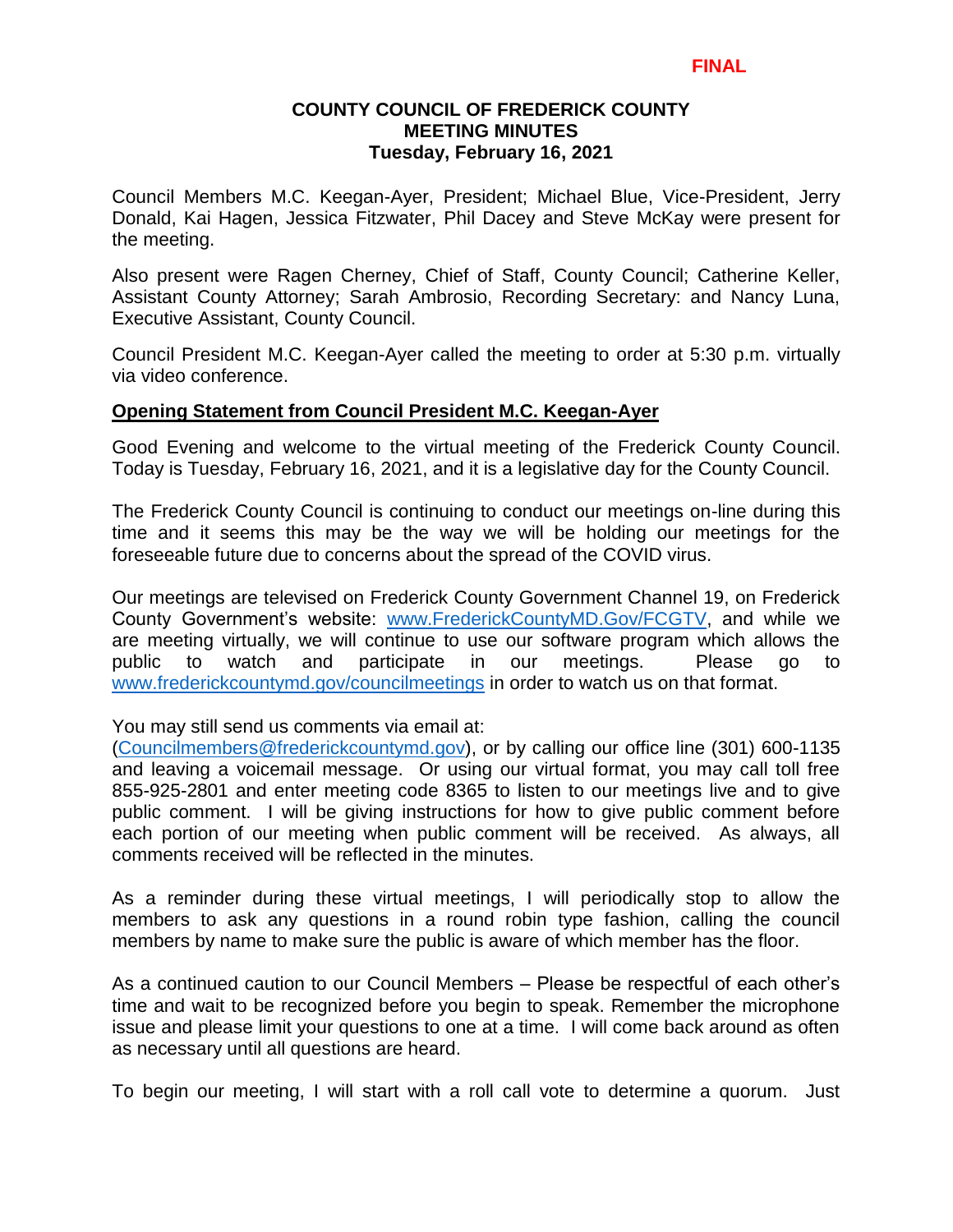## **COUNTY COUNCIL OF FREDERICK COUNTY MEETING MINUTES Tuesday, February 16, 2021**

respond with "here". Again, going in alphabetical order: CM Blue, Dacey, Donald, Fitzwater, Hagen, and McKay. A quorum having been established, we will begin our meeting.

The meeting began with a moment of silence followed by the Pledge of Allegiance.

# **Action on the Agenda**

*Council Member Michael Blue moved to approve the agenda as presented. Council Member Jessica Fitzwater seconded the motion that passed 7-0.*

| Council Members                 | Aye | Nay | Absent/<br>Abstain/<br>Present |
|---------------------------------|-----|-----|--------------------------------|
| District 1 - Donald             | X   |     |                                |
| District 2 - McKay              | x   |     |                                |
| District 4 - Fitzwater          | х   |     |                                |
| District 5 - Blue               | X   |     |                                |
| At-large - Dacey                | x   |     |                                |
| At-large - Hagen                | X   |     |                                |
| Presiding Officer - Keegan-Ayer | X   |     |                                |

# **Public Comment was heard from:**

• None

# **Business Items:**

# **Budget Adjustments**

- J-21-202 Accounting & Finance, Water & Sewer Utilities Division
- J-21-206 Accounting, Finance Division and Board of Education School Construction Fund Budget Amendment #21-03
- J-21-208 Administrative Services Section, Fire & Rescue Services Division
- J-21-209 Office of Children & Families, Citizens Services Division
- J-21-212 Child Advocacy Center, Citizens Services Division
- J-21-213 Frederick County Public Libraries
- Board of Education School Construction Fund Budget Amendment #21-04

*Council Member Jessica Fitzwater moved to approve Budget Adjustments J-21-202, J-21-206, J-21-208, J-21-209, J-21-212, J-21-213 and Board of Education School Construction Fund Budget Amendment #21-04 as presented. Council Member Steve McKay seconded the motion that passed 7-0.*

|                        |     |     | Absent/             |
|------------------------|-----|-----|---------------------|
| <b>Council Members</b> | Ave | Nav | Abstain/<br>Present |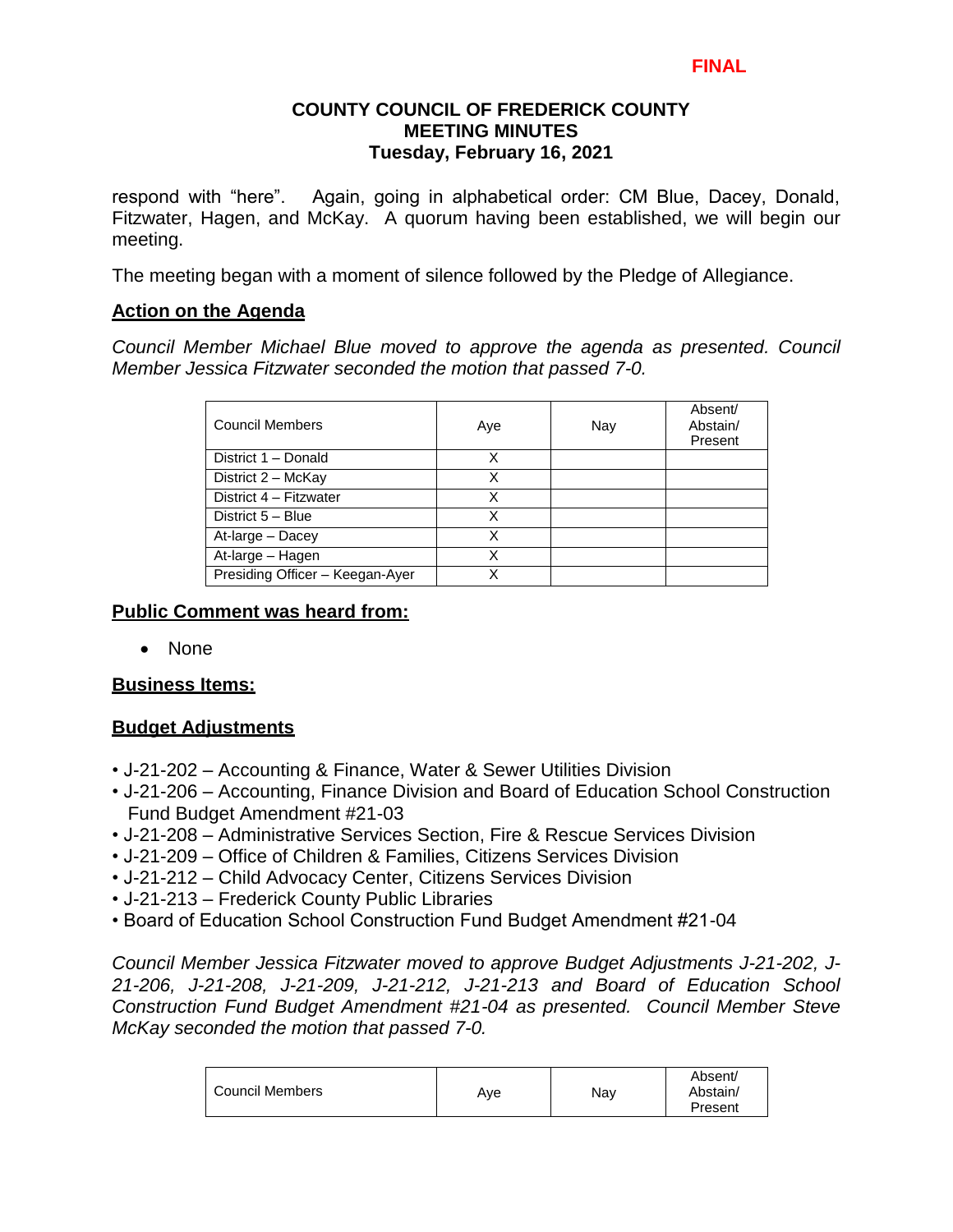#### **COUNTY COUNCIL OF FREDERICK COUNTY MEETING MINUTES Tuesday, February 16, 2021**

| District 1 - Donald             |  |  |
|---------------------------------|--|--|
| District 2 - McKay              |  |  |
| District 4 - Fitzwater          |  |  |
| District 5 - Blue               |  |  |
| At-large - Dacey                |  |  |
| At-large - Hagen                |  |  |
| Presiding Officer - Keegan-Ayer |  |  |

# **Approval of Minutes from February 2, and February 9, 2021.**

*Council Member Michael Blue moved to approve the minutes from February 2, and February 9, 2021. Council Member Steve McKay* seconded *the motion that passed 7-0.* 

| Council Members                 | Aye | Nay | Absent/<br>Abstain/<br>Present |
|---------------------------------|-----|-----|--------------------------------|
| District 1 - Donald             | X   |     |                                |
| District 2 - McKay              | X   |     |                                |
| District 4 - Fitzwater          | x   |     |                                |
| District 5 - Blue               | x   |     |                                |
| At-large - Dacey                | x   |     |                                |
| At-large - Hagen                | x   |     |                                |
| Presiding Officer - Keegan-Ayer |     |     |                                |

# **Confirmation of the County Executive's Appointments to the Frederick County Domestic Violence Coordinating Council**

Joyce Grossnickle, Administrative Officer, briefed the Council on the County Executive's Appointments to the Frederick County Domestic Violence Coordinating Council.

*Council Member Jessica Fitzwater moved to approve the Appointments of Council Member Jessica Fitzwater, District Court Administrative Judge Eric Schaffer, Judge Julia Martz-Fisher, Circuit Court, State's Attorney J. Charles Smith III., Regional Administrator Shina' Castain-Thompson; Designee: Field Supervisor II Christopher King, Maggie Henderson, Victim Services Unit, Frederick County Sheriff's Office, Suzan Boisclair, Victim Services Supervisor, Frederick Police Department, Pamela Holtzinger, Forensic Nursing Examiner/ Program Coordinator, Frederick Health Hospital, Dr. Inga James, Heartly House, Inc., Frederick, Maryland, Shelley Sexton, Program Manager, Child Protective Services, Frederick County Department of Social Services, Maryland Department of Human Services, Jay Hessler, LCPC, Assistant Director, Behavioral Health Services (Jessica Chausky, LCADC, Manager, BHS Adult Services, will serve as an alternate), Lynn Davis, Coordinator of Student Services, Frederick County Public Schools, Robin Grove, Director, Frederick County Child Advocacy Center, Blaine Hoffmann, Esquire, Carin Golze, Esquire, Lynne Galletti, and Manasi Tanikella to the*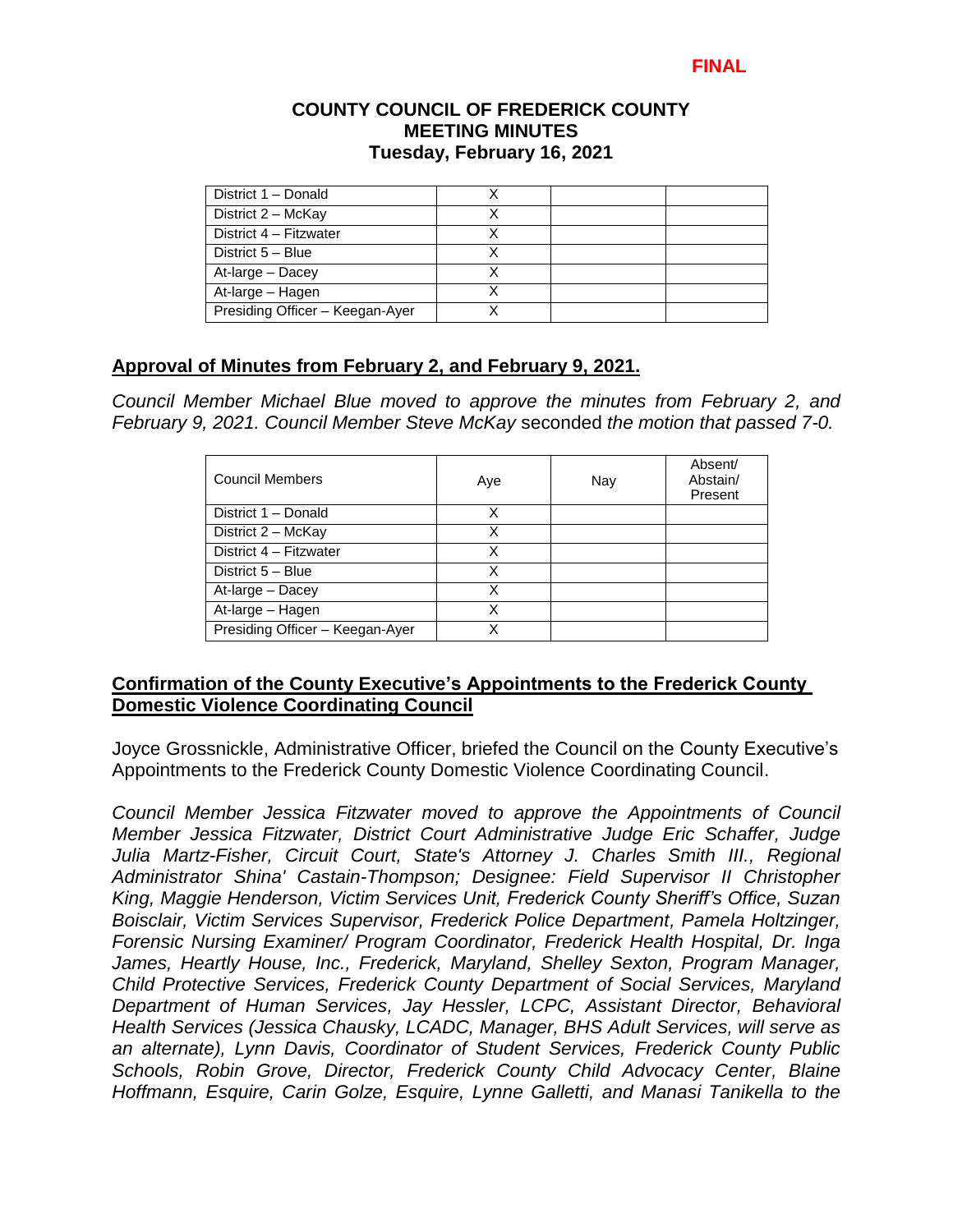#### **COUNTY COUNCIL OF FREDERICK COUNTY MEETING MINUTES Tuesday, February 16, 2021**

*Frederick County Domestic Violence Coordinating Council to terms as presented. Council Member Kai Hagen* seconded *the motion that passed 7-0.* 

| <b>Council Members</b>          | Aye | Nay | Absent/<br>Abstain/<br>Present |
|---------------------------------|-----|-----|--------------------------------|
| District 1 - Donald             | х   |     |                                |
| District 2 - McKay              | x   |     |                                |
| District 4 - Fitzwater          | X   |     |                                |
| District 5 - Blue               | X   |     |                                |
| At-large - Dacey                | Χ   |     |                                |
| At-large - Hagen                | Χ   |     |                                |
| Presiding Officer - Keegan-Ayer |     |     |                                |

#### **Third Reading Calendar**

At 5:44 p.m. Council President M.C. Keegan-Ayer passed the gavel to Council Vice President Michael Blue

#### **Bill No. 21-01 – Amending Chapter 1-19 of the County Code (Zoning Ordinance) to allow variances for nonconforming structures if certain conditions are met**

*Council President M.C. Keegan-Ayer moved to approve Bill No. 21-01 – Amending Chapter 1-19 of the County Code (Zoning Ordinance) to allow variances for nonconforming structures if certain conditions are met. Council Member Steve McKay* seconded *the motion.* 

*Council President M.C. Keegan-Ayer moved to approve Amendment 1 on Bill No. 21-01 – Amending Chapter 1-19 of the County Code (Zoning Ordinance) to allow variances for nonconforming structures if certain conditions are met. Council Member Steve McKay seconded the motion that passed 7-0.*

#### **AMENDMENT 1 on Bill No. \_\_21-01\_\_**

**Introduction Date:** February 16, 2021 **Adopted/Rejected/Withdrawn:**

**Introduced By:** Council President Keegan-Ayer (District 3)

An ACT to Amend Chapter 1-19 of the Frederick County Code (Zoning Ordinance) to allow variances for expanding nonconforming portions of structures if certain conditions are met

On Exhibit 1, Cover Page, it is hereby amended as follows: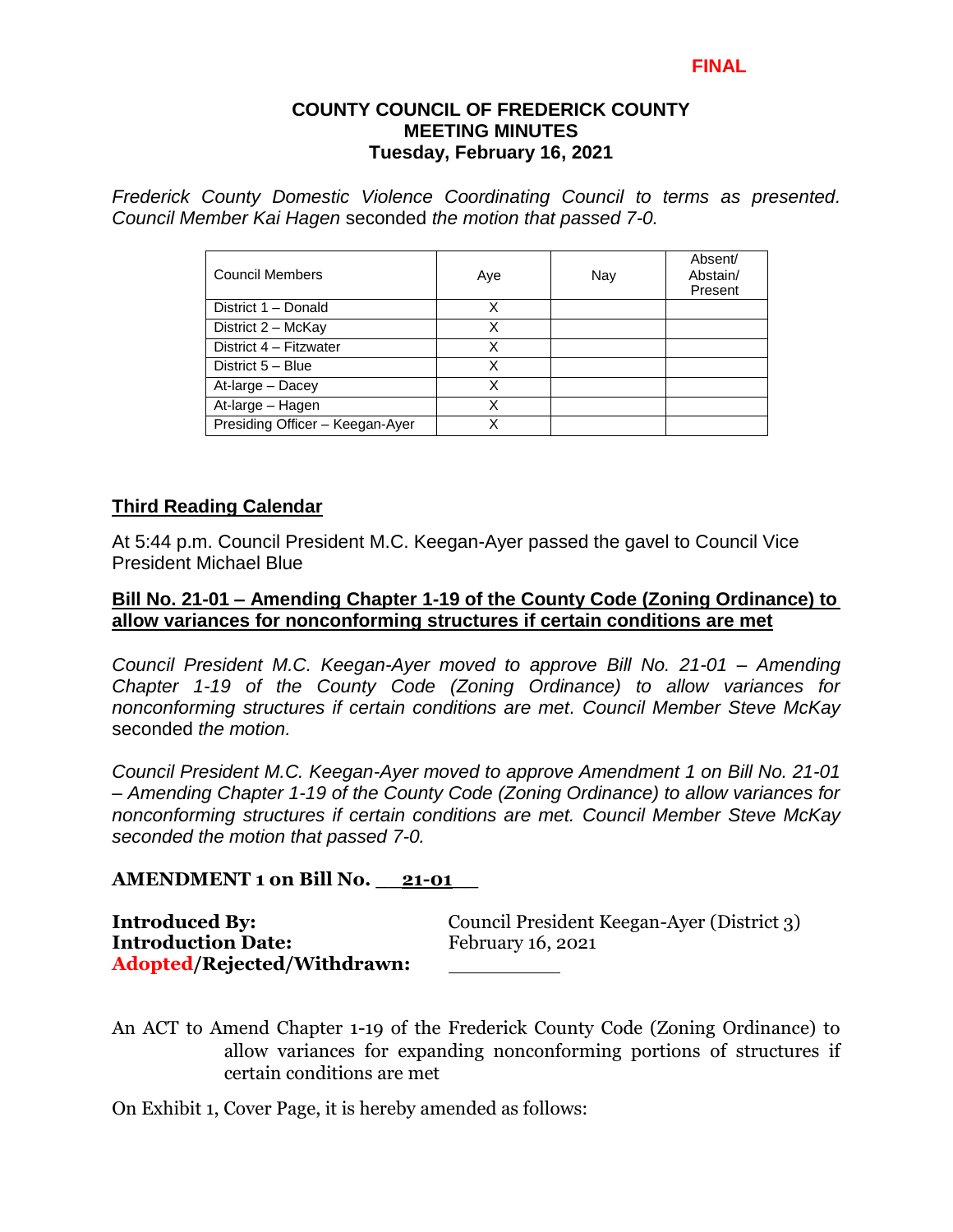### **COUNTY COUNCIL OF FREDERICK COUNTY MEETING MINUTES Tuesday, February 16, 2021**

Section(s) **3.220 and** 4.220

\*\*\*\*

On Exhibit 1, Page 2, it is hereby amended as follows:

#### **§ 1-19-4.220. NONCONFORMING STRUCTURES.**

\*\*\*\*

 (C) The Board of Appeals may grant a variance to expand a nonconforming portion of an existing nonconforming structure only if the proposed expansion does not:

(1) increase the original footprint of the nonconforming portion of the structure; or

 (2) extend farther into the required setback(s) than the existing nonconforming portion(s) of the nonconforming structure**; OR**

# **(3) INCLUDE THE CONSTRUCTION OF A NONCONFORMING PORCH, ENCLOSURE OF AN EXISTING NONCONFORMING PORCH, OR THE ADDITION OF STORIES ON TOP OF A NONCONFORMING PORCH.**

| <b>Council Members</b>   | Aye | Nay | Absent/<br>Abstain/<br>Present |
|--------------------------|-----|-----|--------------------------------|
| District 1 - Donald      | Χ   |     |                                |
| District 2 - McKay       | Χ   |     |                                |
| District 3 - Keegan-Ayer | Χ   |     |                                |
| District 4 - Fitzwater   | Χ   |     |                                |
| At-large - Dacey         | X   |     |                                |
| At-large - Hagen         |     |     |                                |
| Presiding Officer - Blue |     |     |                                |

## **Bill No. 21-02 – Amending Chapter 1-2 of the Frederick County Code (Kari's Law)**

*Council President M.C. Keegan-Ayer moved to approve Bill No. 21-02 – Amending Chapter 1-2 of the Frederick County Code (Kari's Law). Council Member Jessica Fitzwater* seconded *the motion that passed 7-0.* 

| Council Members     | Ave | Nay | Absent/<br>Abstain/<br>Present |
|---------------------|-----|-----|--------------------------------|
| District 1 - Donald |     |     |                                |
| District 2 - McKay  |     |     |                                |